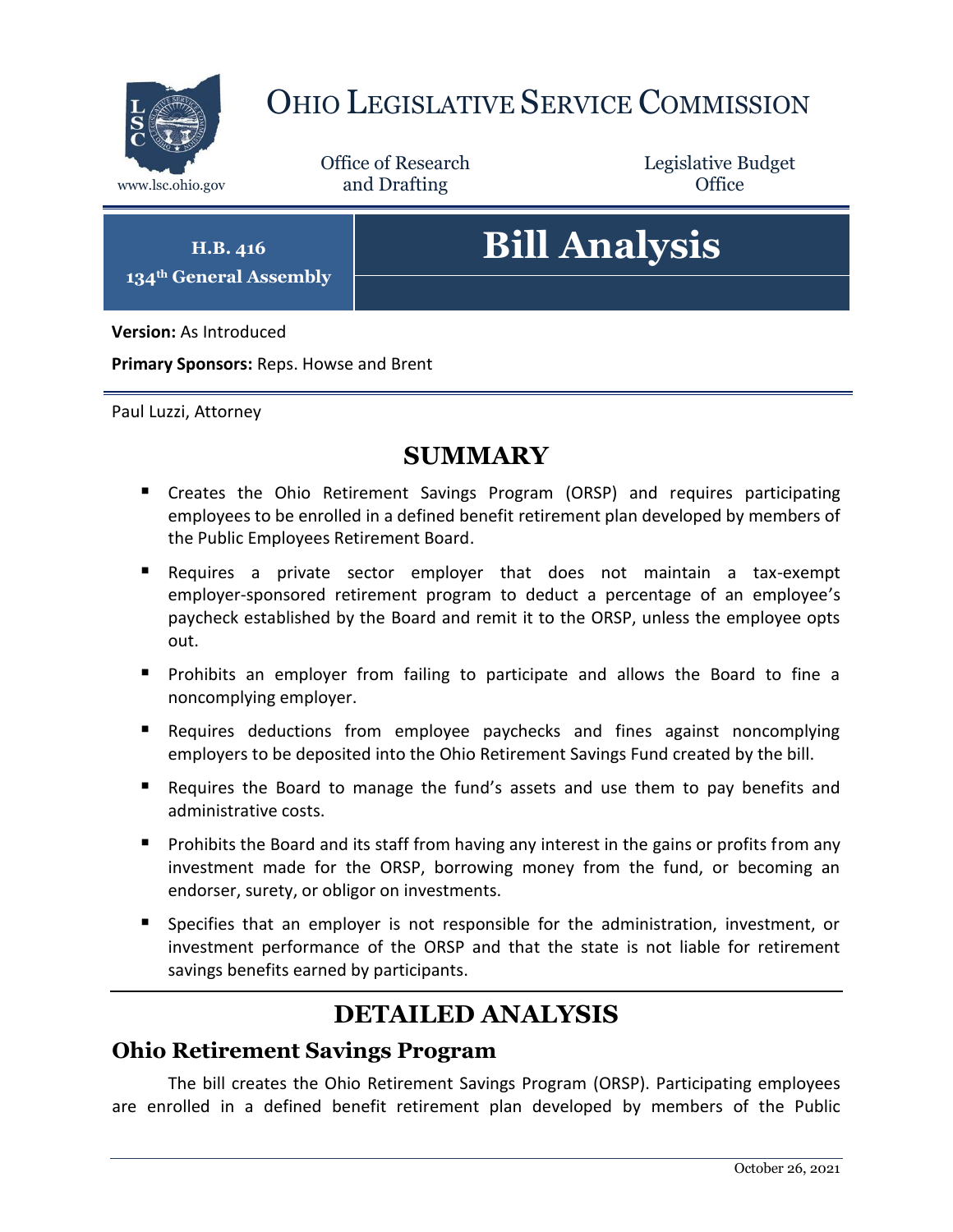Employees Retirement Board. The plan must qualify for tax exempt status under the Internal Revenue Code, and the Board must establish retirement eligibility schedules and benefit amounts for participating employees.<sup>1</sup>

#### **Participation**

Any person employed by a private sector employer is eligible to participate in the ORSP, unless the person is covered under the federal Railway Labor Act<sup>2</sup> or a collective bargaining agreement that includes a multi-employer Taft-Hartley pension plan. $3$  A private sector employer that does not maintain a tax-exempt employer-sponsored retirement program must establish an arrangement allowing an eligible employee to have contributions deducted from the employee's paycheck and remitted to the ORSP. $4$  The employer must enroll an eligible employee in the arrangement, unless the employee completes an opt-out form and files it with the employer. Under the arrangement, the employer deducts from the employee's paycheck no less than 3% and no more than 5% of the employee's compensation as specified in Board rule. The employer must promptly transmit the deductions to the Ohio Retirement Savings Fund created by the bill. Deductions are in addition to any taxes on wages for Social Security and Medicare.<sup>5</sup>

Before opening the ORSP for enrollment, the Board must design an employee information packet and provide it to employers through the Department of Job and Family Services. The packet must include background information on the ORSP and appropriate disclosures for employees. The packet must also include an opt-out form that an eligible employee may use to elect not to participate. The form must be simple, concise, and evidence the employee's understanding that the employee is choosing not to save for retirement through the ORSP. An employer must provide the packet to each of the employer's eligible employees at the time the ORSP begins for that employer and to each new employee at the time of hiring. An employee must acknowledge receiving the packet by signing in a manner specified by the packet.

A participating employee may elect at any time to stop participating by completing and submitting an opt-out form to the employer. The employee is not entitled to a refund of any previous contributions unless a refund is required by federal law. The employer must provide additional copies of the opt-out form when the employee requests them. An employee who elected not to participate may change the election and become a participant at any time by giving notice to the employer.<sup>6</sup>

 $1$  R.C. 4145.02(A) and 4145.08(A).

<sup>2</sup> 45 United States Code (U.S.C.) 151 *et seq*.

 $3$  R.C. 4145.01(B) and (C).

<sup>4</sup> R.C. 4145.01(F) and 4145.06(A).

<sup>5</sup> 26 U.S.C. 3101.

 $6$  R.C. 4145.06(B), 4145.07, and 4145.08(A).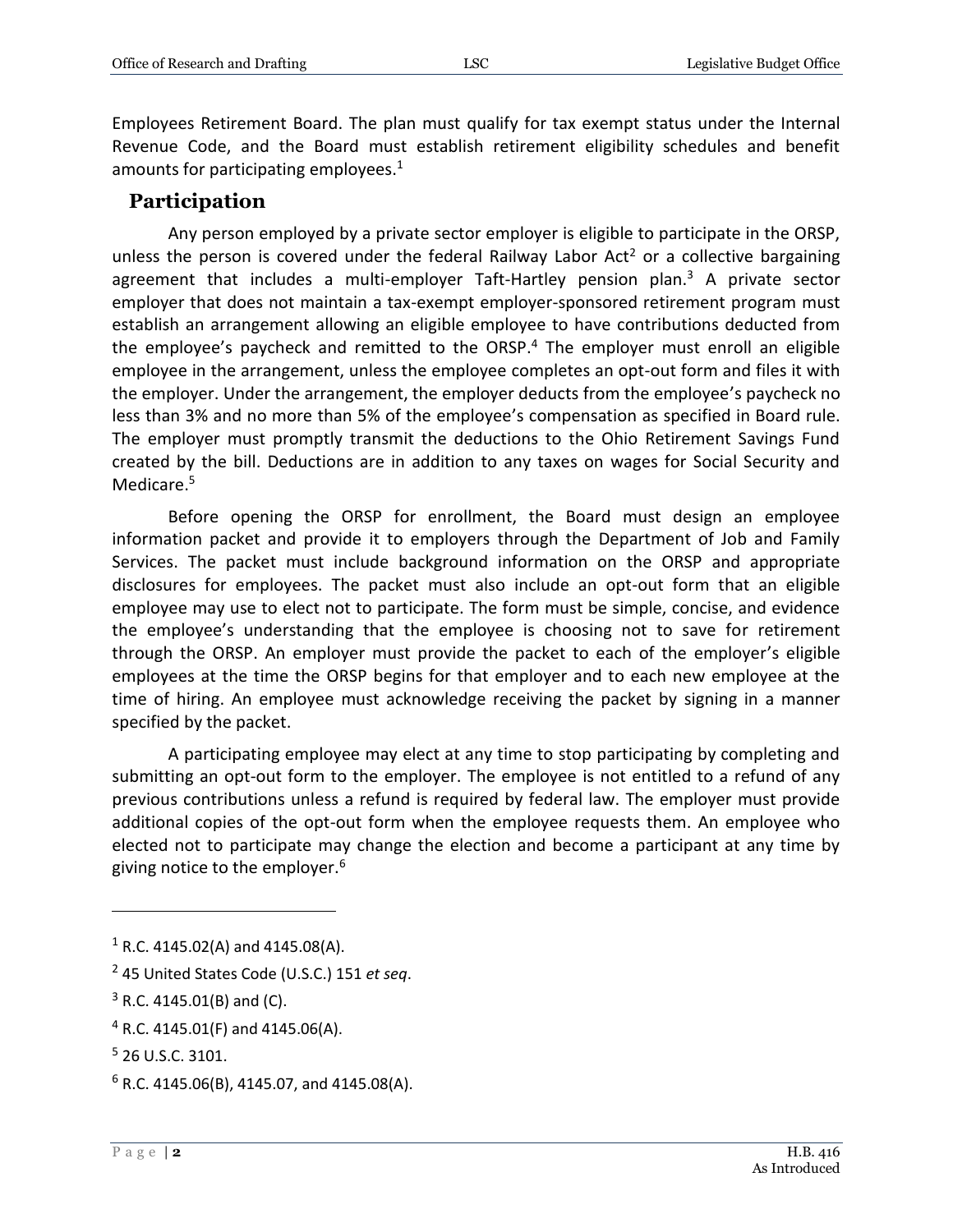The bill prohibits a private sector employer required to participate in the ORSP from failing to participate. Beginning six months after the Board determines that the ORSP is operational, the Board must fine an employer \$100 for each eligible employee for whom the employer fails to provide an arrangement for payroll deductions. The Board must deposit all of the fines into the fund.<sup>7</sup>

An employer is not liable for an employee's decision regarding participation.<sup>8</sup>

#### **Program administration**

The Public Employees Retirement Board, the Board that administers the Ohio Public Employee Retirement System (PERS), administers the ORSP. For all purposes related to the ORSP and its administration, however, the Board consists of the following members:

- The Treasurer of State's investment designee on the PERS Board;
- The Director of Administrative Services:
- The two investment expert members on the PERS Board;
- One member appointed by the Speaker of the House of Representatives representing eligible employees;
- One member appointed by the President of the Senate representing participating employers;
- One member appointed jointly by the Speaker and the Senate President representing the public.

Members appointed by the Speaker and the Senate President serve four-year terms. Each of those members hold office until the end of their term or the date the member's successor takes office, whichever is later. They serve without compensation but are reimbursed for actual and necessary expenses in the same manner as other members of the PERS Board. The members are subject to the same requirements and restrictions as other PERS Board members.<sup>9</sup>

The Board must adopt any rules it considers necessary to implement the bill consistent with the Internal Revenue Code and federal regulations to ensure that the ORSP meets all criteria for federal tax-deferral, tax exempt benefits, or both.<sup>10</sup>

In addition to the Board's other duties, it must do all of the following with respect to administering the ORSP:

 $7$  R.C. 4145.06(C) and 4145.99.

 $8$  R.C. 4145.16.

 $9$  R.C. 4145.02(B) and (C).

 $10$  R.C. 4145.08(C).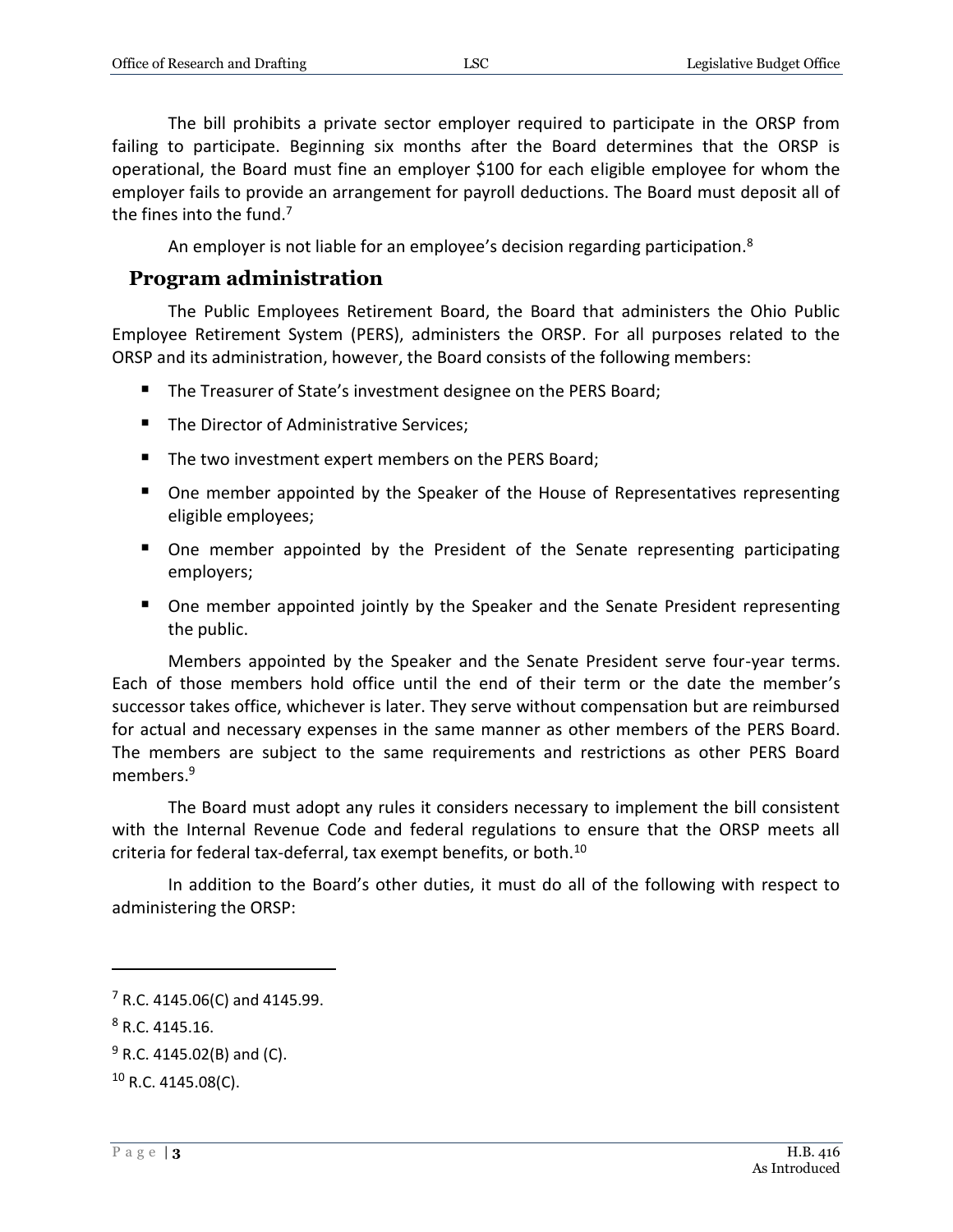- Cause the ORSP or arrangements established under it to be designed, established, and operated, in a manner consistent with all of the following:
	- In accordance with best practices for retirement savings vehicles;
	- To maximize participation, saving, and sound investment practices, and appropriate selection of default investments;
	- With simplicity, ease of administration for participating employers, and portability of benefits.
- **Submit progress and status reports to employers, eligible employees, and the General** Assembly;
- $\blacksquare$  Design and establish the enrollment process.<sup>11</sup>

#### **Ohio Retirement Savings Fund**

The bill creates the Ohio Retirement Savings Fund, which is a custodial fund (it is in the custody of the Treasurer of State, but it is not part of the state treasury). Contributions paid by employees and employers must be used exclusively to pay benefits and administrative costs and to make investments for the benefit of the ORSP. After sufficient funds become available for the ORSP to operate, the fund, as a self-sustaining trust, must pay all costs of administration only out of money in the fund.

The Board must segregate moneys received by the fund into a program account and an administrative account. Money in the program account may be invested or reinvested by the Treasurer or invested in whole or in part by the Board, a private money manager, or both as determined by the Board.

Except during a transition period specified by the Board or as otherwise provided in the bill, the Board must pay all of the fund's administrative costs from the administrative account. Operating costs associated with the fund do not include the procurement of private underwriting for the return of the retirement savings.<sup>12</sup>

The Board is the fund's trustee and, in that capacity, must do all of the following:

- Make and enter into contracts necessary for the fund's administration;
- Cause money in the fund to be held, invested, and reinvested;
- Accept grants, gifts, legislative appropriations, and any other money from public or private entities for deposit to the administrative or program account;
- Appoint an ORSP administrator and determine the administrator's duties;
- Employ other staff as necessary and set their salaries;

 $11$  R.C. 4145.10(A).

<sup>12</sup> R.C. 4145.04.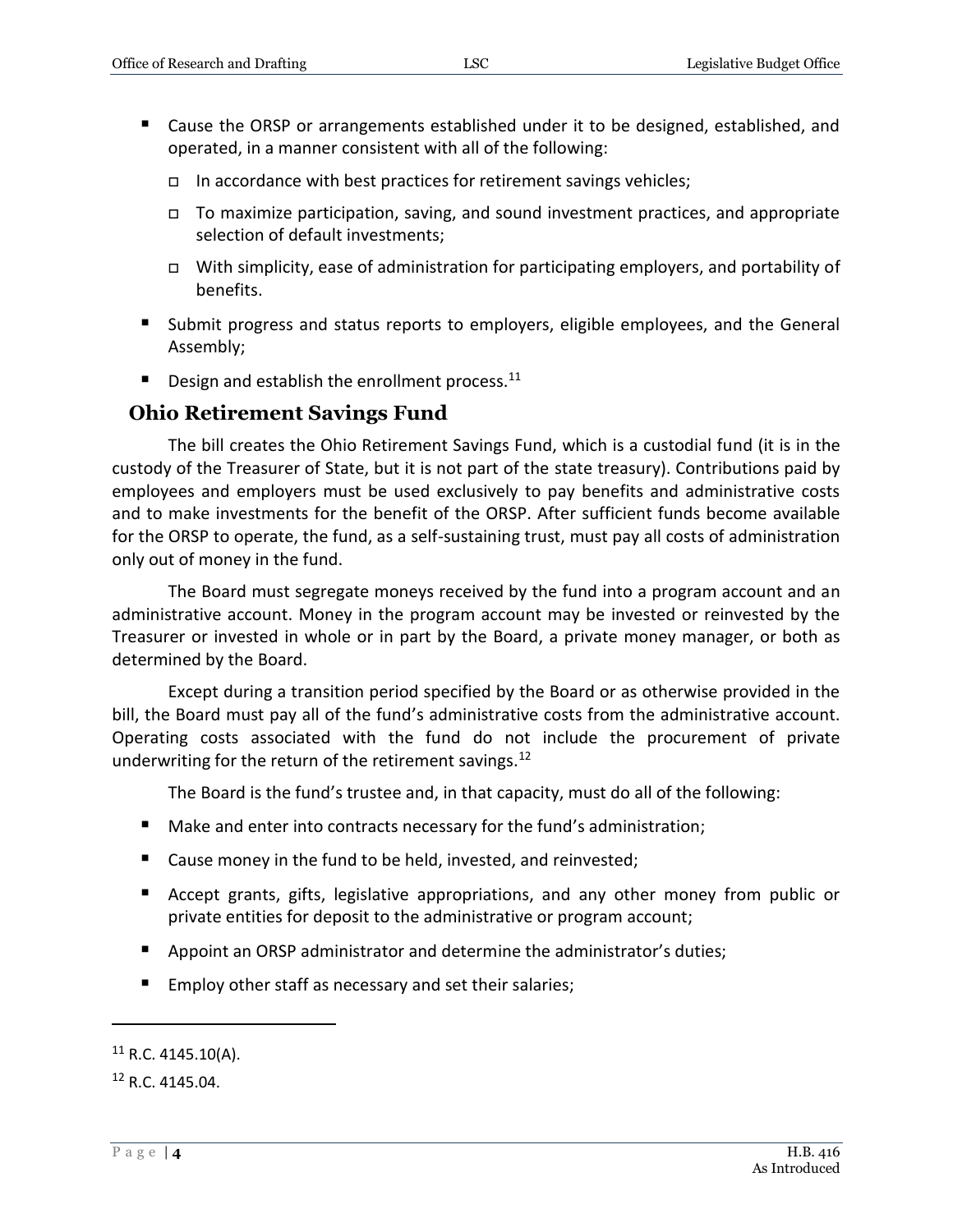- **Provide for the payment of the costs of administering and operating the fund;**
- Retain or contract with private financial institutions, other financial and service providers, consultants, actuaries, counsel, auditors, third-party administrators, or other professionals as necessary;
- **Procure insurance against any loss in connection with the fund's property, assets, or** activities, and secure private underwriting and reinsurance to manage risk and insure the retirement savings rate of return;
- **Procure insurance indemnifying each Board member from personal loss or liability** resulting from a member's action or inaction as a Board member;
- Collaborate and cooperate with private financial institutions, service providers, and other organizations for the effective and efficient ORSP design, implementation, and administration and to maximize outreach to eligible employers and employees;
- **E** Facilitate compliance by the ORSP or arrangements established under it with all applicable requirements for the ORSP under the Internal Revenue Code;
- Carry out the duties and obligations of the fund pursuant to the bill and exercise any and all other powers that are reasonably necessary to implement it.<sup>13</sup>

The Board, administrator, and staff must discharge their duties with respect to the fund solely in the interest of ORSP participants. They must act for the exclusive purposes of providing benefits to participants and defraying reasonable expenses. They must also invest the fund's assets with the care, skill, prudence, and diligence that a prudent person acting in a like capacity and familiar with those matters would use in the conduct of an enterprise of a like character and with like aims. $14$ 

The fund's assets must be invested in accordance with a written policy adopted by the Board. The investment policy must include a risk management and oversight program. The Board must consider the policy and any changes to it at a public hearing. The primary objective of the investment policy must be to preserve the safety of principal of the fund and provide a stable and low-risk rate of return. The Board must design the policy to mitigate risk by maintaining a balanced investment portfolio that provides assurance that no single investment or class of investments will have a disproportionate impact on the total portfolio. To the extent possible and prudent, the Board must invest the assets in low fee index funds or create an investment portfolio that mirrors those funds. The Board may arrange for collective, common, and pooled investment of the fund's assets with a view to saving costs through efficiencies and economies of scale.<sup>15</sup>

<sup>&</sup>lt;sup>13</sup> R.C. 4145.08(B).

 $14$  R.C. 4145.14(A).

<sup>&</sup>lt;sup>15</sup> R.C. 4145.04, 4145.10(B), and 4145.14(B) and (C).